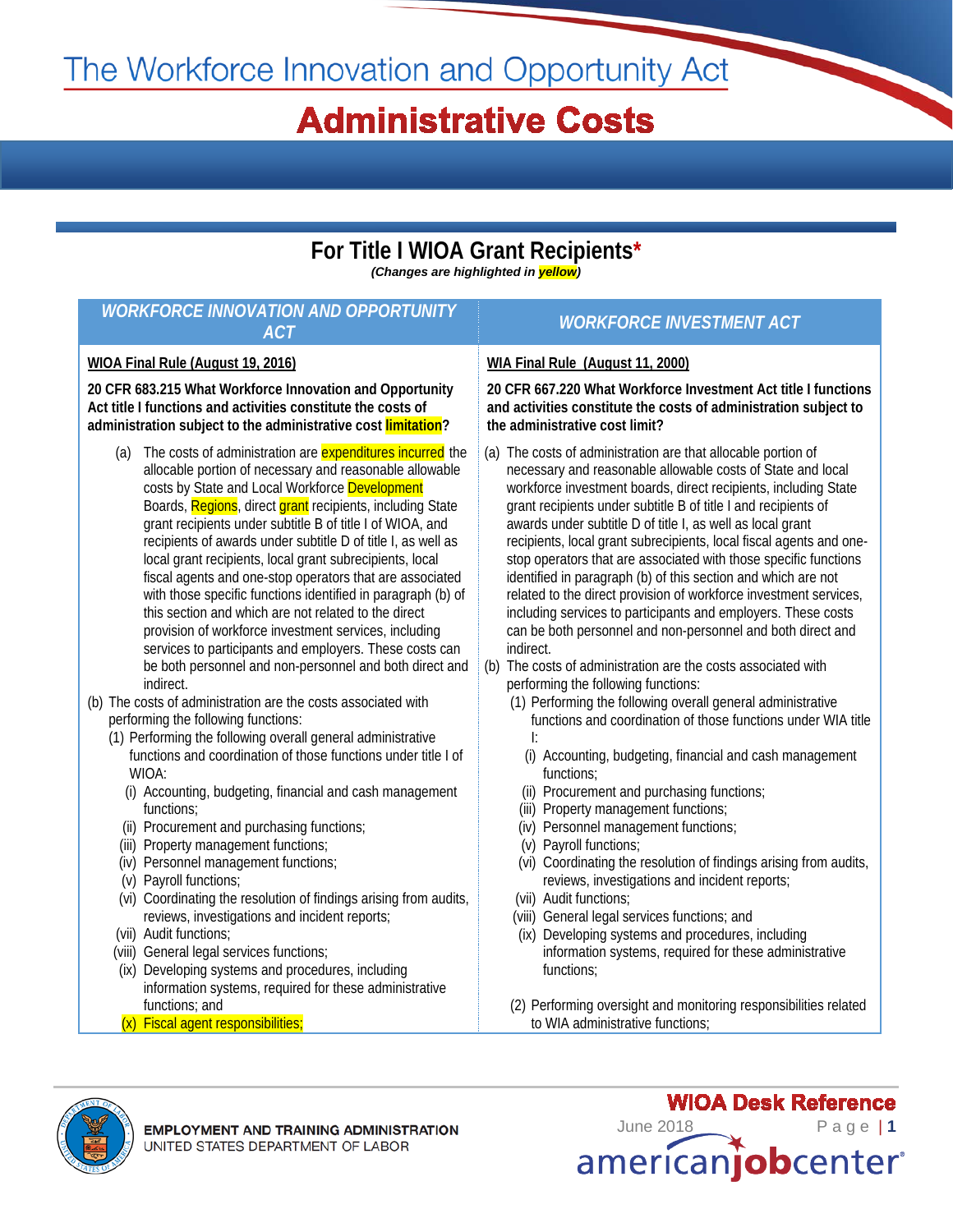## The Workforce Innovation and Opportunity Act

(c)

- (2) Performing oversight and monitoring responsibilities related to WIOA administrative functions;
- (3) Costs of goods and services required for administrative functions of the program, including goods and services such as rental or purchase of equipment, utilities, office supplies, postage, and rental and maintenance of office space;
- (4) Travel costs incurred for official business in carrying out administrative activities or the overall management of the WIOA system; and
- (5) Costs of information systems related to administrative functions (for example, personnel, procurement, purchasing, property management, accounting and payroll systems) including the purchase, systems development and operating costs of such systems.
- (c)
- (1) Awards to subrecipients or  $contractors$ <sup>\*\*</sup> (vendors) that are solely for the performance of administrative functions are classified as administrative costs. *\*\* Uniform Guidance at 2 CFR part 200 replaces vendor with contractor.*
- (2) Personnel and related non-personnel costs of staff that perform both administrative functions specified in paragraph (b) of this section and programmatic services or activities must be allocated as administrative or program costs to the benefitting cost objectives/categories **based on documented** distributions of actual time worked or other equitable cost allocation methods.
- (3) Specific costs charged to an overhead or indirect cost pool that can be identified directly as a program cost are to be charged as a program cost. Documentation of such charges must be maintained.
- (4) Except as provided at paragraph  $(c)(1)$  of this section, all costs incurred for functions and activities of subrecipients and vendors, other than those subrecipients listed in (a) of this section, and contractors are program costs.
- (5) Continuous improvement activities are charged to administration or program category based on the purpose or nature of the activity to be improved. Documentation of such charges must be maintained.
- (6) Costs of the following information systems including the purchase, systems development, and operational costs (e.g., data entry) are charged to the program category (except when other funding, award, or appropriation considers it to be administrative:
	- (i) Tracking or monitoring of participant and performance information;
	- (ii) Employment statistics information, including job listing information, job skills information, and demand occupation information;
	- (iii) Performance and program cost information on eligible providers of training services, youth activities, and appropriate education activities;
	- (iv) Local area performance information; and
- (3) Costs of goods and services required for administrative functions of the program, including goods and services such as rental or purchase of equipment, utilities, office supplies, postage, and rental and maintenance of office space;
- (4) Travel costs incurred for official business in carrying out administrative activities or the overall management of the WIA system; and
- (5) Costs of information systems related to administrative functions (for example, personnel, procurement, purchasing, property management, accounting and payroll systems) including the purchase, systems development and operating costs of such systems.
- (1) Awards to subrecipients or vendors that are solely for the performance of administrative functions are classified as administrative costs.
- (2) Personnel and related non-personnel costs of staff who perform both administrative functions specified in paragraph (b) of this section and programmatic services or activities must be allocated as administrative or program costs to the benefitting cost objectives/categories based on documented distributions of actual time worked or other equitable cost allocation methods.
- (3) Specific costs charged to an overhead or indirect cost pool that can be identified directly as a program cost are to be charged as a program cost. Documentation of such charges must be maintained.
- (4) Except as provided at paragraph (c)(1), all costs incurred for functions and activities of subrecipients and vendors are program costs.
- (5) Costs of the following information systems including the purchase, systems development and operating (e.g., data entry) costs are charged to the program category:
- (i) Tracking or monitoring of participant and performance information;
- (ii) Employment statistics information, including job listing information, job skills information, and demand occupation information;
- (iii) Performance and program cost information on eligible providers of training services, youth activities, and appropriate education activities;
- (iv) Local area performance information; and
- (v) Information relating to supportive services and unemployment insurance claims for program participants;
- (6) Continuous improvement activities are charged to administration or program category based on the purpose or nature of the activity to be improved. Documentation of such charges must be maintained.



**WIOA Desk Reference** June 2018Page | **2** americanjobcenter®